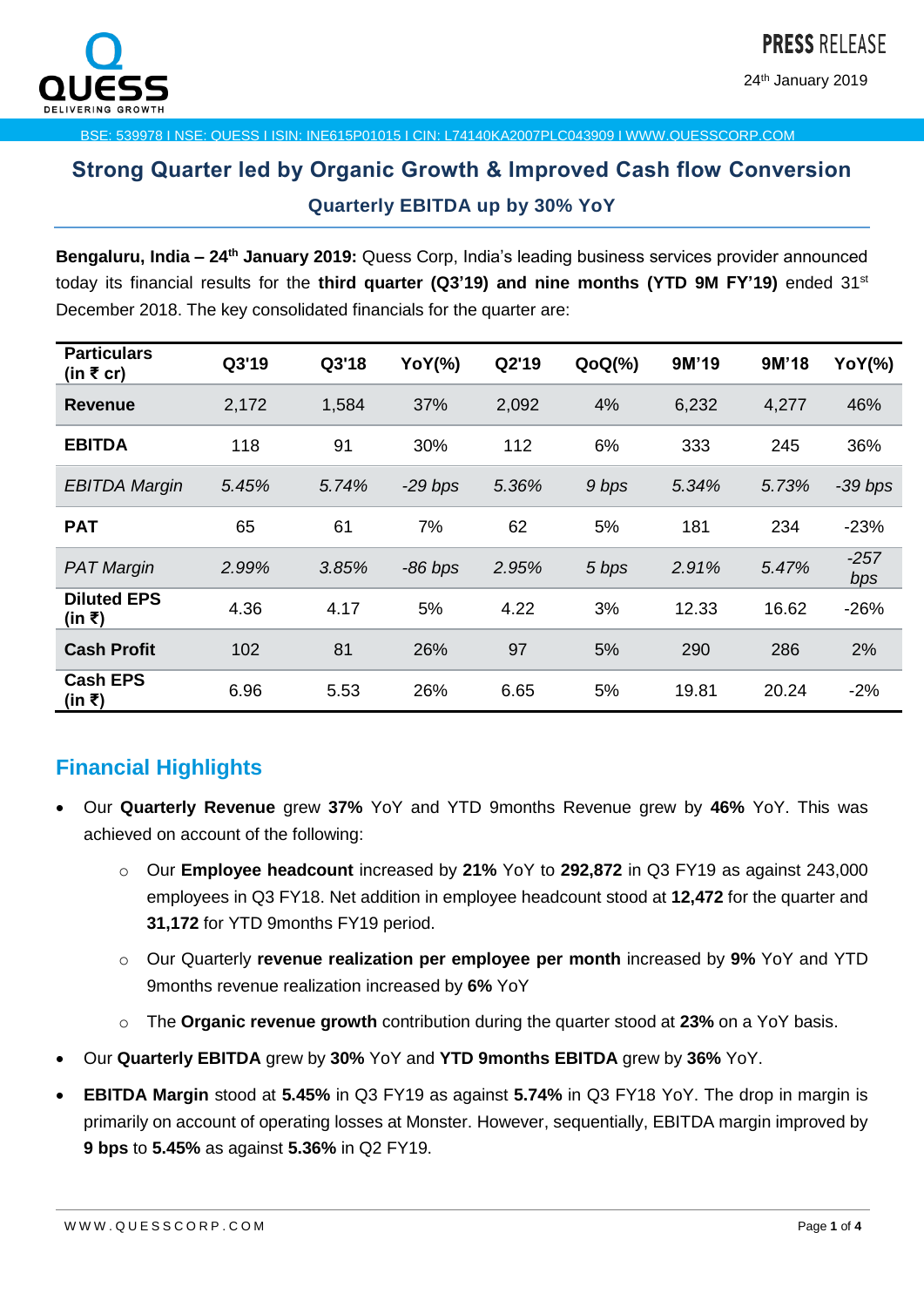

- Our **Quarterly Profit after Tax (PAT)** stood at **₹65 cr** for Q3 FY19 and **₹181 cr** for YTD 9months FY19. PAT for the period during YTD 9months FY19 is not comparable on YoY basis due to the one-time tax benefit of ₹67 cr during YTD 9months FY18 period.
- **Cash Profit** (PAT adjusted for non-cash items such as Depreciation & Amortization expense and Noncontrolling Put Option charge) stood at **₹102 cr** for Q3 FY19 and **₹81 cr** for YTD 9months FY19**.**
- **Diluted Earnings Per Share (EPS)** stood at **₹4.36** for Q3 FY19 and **₹12.33** for 9months FY19.
- **Cash EPS** stood at **₹6.96** for Q3 FY19 **and ₹19.81** for 9months FY19.
- Our **Cash flow from Operations (OCF)** stood at **₹53 cr** for Q3 FY19 as against ₹39 cr in Q2 FY19 and **₹124 cr** during YTD 9months FY19 resulting in a **44% OCF/EBITDA conversion** during the quarter and **37%** for the period of YTD 9months FY19.

## **Business Update:**

- **People Services:** 
	- Quess' General Staffing headcount crossed **180,000** as on December 31, 2018. This was led by a strong addition of **18 new logos** during the quarter.
	- Our General Staffing business achieved a **Core to Associate** FTE ratio of **1:300** in Q3 FY19.
	- Our Training & Skill development arm, **Excelus** opened **17 new centers** across PMKK and DDU-GKY program and enrolled over **18,000 candidates** for training during Q3 FY19.

#### **Facility Management:**

- Our **Facility Management** business crossed a revenue run rate of **₹100 cr per month** during the quarter led by strong addition of 27 new logos across sectors such as Education & Healthcare, IT & ITES, Real Estate and BFSI etc.
- **Terrier**: The Company has secured new licenses to operate in the states of Andhra Pradesh & Goa bringing up the total operational locations to **19 states**. A new Training center for Security service personnel was established in Bhubaneswar, Odisha under the Terrier banner in Q3FY19.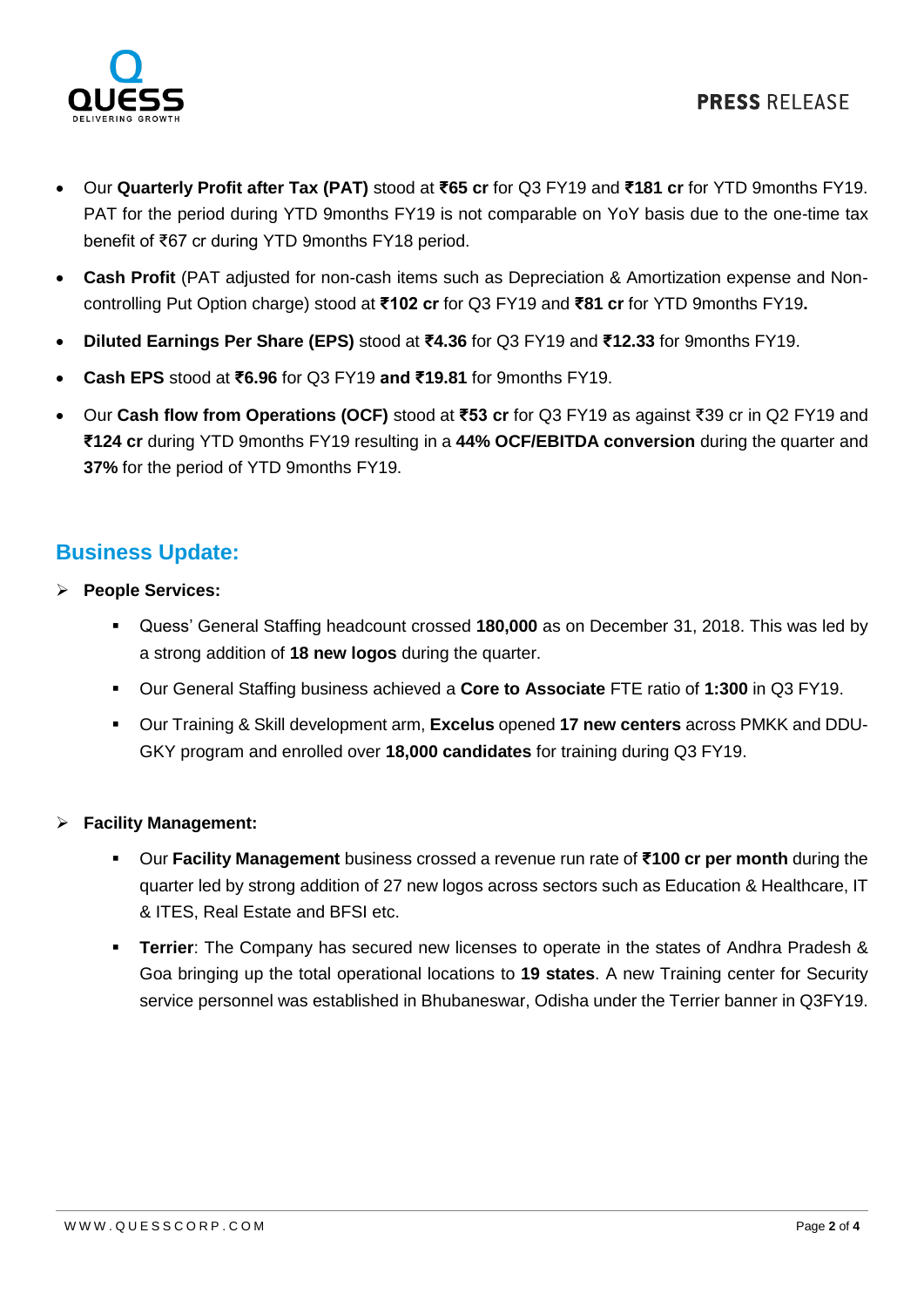

#### **Customer Lifecycle Management:**

- **Conneqt:** The Company crossed **30,000** headcount as on December 31, 2018. Conneqt witnessed sustainable growth by addition of **06 new clients and 09 new lines of businesses** from existing clients across E-commerce, BFSI, Auto & Manufacturing, Hospitality etc., including digital services like Omni Channel & Social Media management.
- **DigiCare**: The Company expanded its service center network by an additional **50 new centers** in Q3 FY19 taking the total count to **210 centers**.

|                             | Q3'19     | Q3'18                    | <b>YoY</b> (%) | Q2'19     | QoQ (%) |
|-----------------------------|-----------|--------------------------|----------------|-----------|---------|
| <b>People Services</b>      |           |                          |                |           |         |
| Revenue                     | 991       | 736                      | 35%            | 913       | 9%      |
| <b>EBIT</b>                 | 47        | 35                       | 33%            | 42        | 12%     |
| <b>EBIT Margin</b>          | 4.71%     | 4.79%                    |                | 4.56%     |         |
|                             |           |                          |                |           |         |
| <b>Technology Solutions</b> |           |                          |                |           |         |
| Revenue                     | 714       | 480                      | 49%            | 707       | 1%      |
| <b>EBIT</b>                 | 40        | 31                       | 30%            | 40        | 1%      |
| <b>EBIT Margin</b>          | 5.63%     | 6.46%                    |                | 5.60%     |         |
|                             |           |                          |                |           |         |
| <b>Facility Management</b>  |           |                          |                |           |         |
| Revenue                     | 312       | 263                      | 18%            | 311       | $0\%$   |
| <b>EBIT</b>                 | 21        | 18                       | 21%            | 21        | 1%      |
| <b>EBIT Margin</b>          | 6.87%     | 6.70%                    |                | 6.79%     |         |
|                             |           |                          |                |           |         |
| <b>Industrials</b>          |           |                          |                |           |         |
| Revenue                     | 119       | 105                      | 14%            | 123       | $-3%$   |
| <b>EBIT</b>                 | 4         | 4                        | 7%             | 5         | $-22%$  |
| <b>EBIT Margin</b>          | 3.44%     | 3.66%                    |                | 4.30%     |         |
|                             |           |                          |                |           |         |
| <b>Internet Business</b>    |           |                          |                |           |         |
| Revenue                     | 36        | $\overline{\phantom{a}}$ |                | 37        | $-4%$   |
| <b>EBIT</b>                 | (5)       | $\overline{\phantom{a}}$ |                | (6)       | 18%     |
| <b>EBIT Margin</b>          | $-12.80%$ |                          |                | $-14.84%$ |         |

## **Segment Wise Performance**